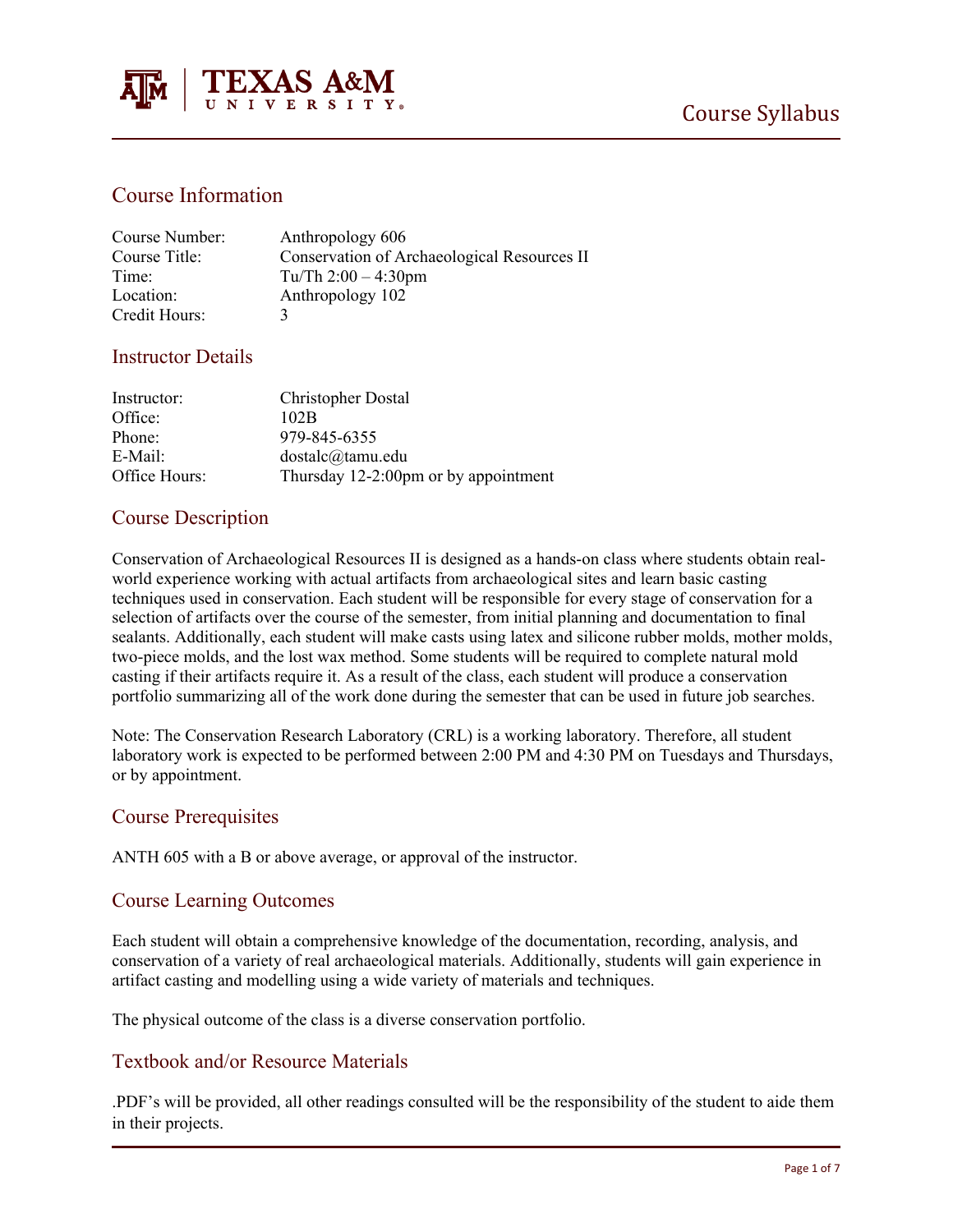



# Grading Policy

As per the learning outcomes, the goal of this class is to provide a portfolio exhibiting the range of skills the student has obtained in the field of conservation. The artifact conservation outcomes, the quality of the casting projects, and the final portfolio comprise the entirety of the grade.

**Each section** of the portfolio should consist of a **written report**, **photographs**, **sketches**, the **artifact card**, and the **artifact itself**. There are no set due dates\* apart from the final date, but I strongly encourage you to turn in sections of the portfolio throughout the semester so they can be graded and corrected before going into the final portfolio.

\* The last burn-out day for lost wax casting is April  $15<sup>th</sup>$ .

| <b>Grading Scale</b> |   |
|----------------------|---|
| 90-100%              | A |
| 80-89%               | B |
| 70-79%               | C |
| 60-69%               | D |
| $0 - 59\%$           | F |

### **Portfolio and all project deliverables due no later than Monday, May 3rd 2020 by 12:00pm.**

### Late Work Policy

**Late work without a university approved excuse will lose 1 letter grade per day**. *(Work submitted by a student as makeup work for an excused absence is not considered late work and is exempted from the late work policy. (See [Student Rule 7.](https://student-rules.tamu.edu/rule07/)))*

#### Project Descriptions

- 1. **Artifact conservation**: During the first week, students will select several artifacts to conserve over the course of the semester. (The number will vary semester to semester depending on artifact availability.) Artifacts must always be kept with their artifact number – **these are actual artifacts**. After initial documentation and X-rays, the students will draft individual conservation proposals on the official proposal form and submit them for approval. Once approved, the conservation of the artifact is the sole responsibility of the student. For each artifact, the student will submit the conserved artifact, artifact card, and a report. Reports should include official before, during, and after images, sketches, details of what treatments were selected and why, explanations of all processes, and historical contextualization.
- 2. **Casting projects**: Throughout the semester, students will complete (1) a simple two-part cast of projectile points, (2) a two-part silicone rubber cast, (3) a latex and mother-mold cast, (4) a laser scanned and 3D printed model, and (5) a lost-wax cast.

Reports must be 12pt Times New Roman with standard margins. All sources should be cited in text with page numbers, and each report should include a bibliography of all references cited. All final reports must be printed and assembled into a portfolio that covers every project in the class. There should be no casts or artifacts without a report and vice-versa.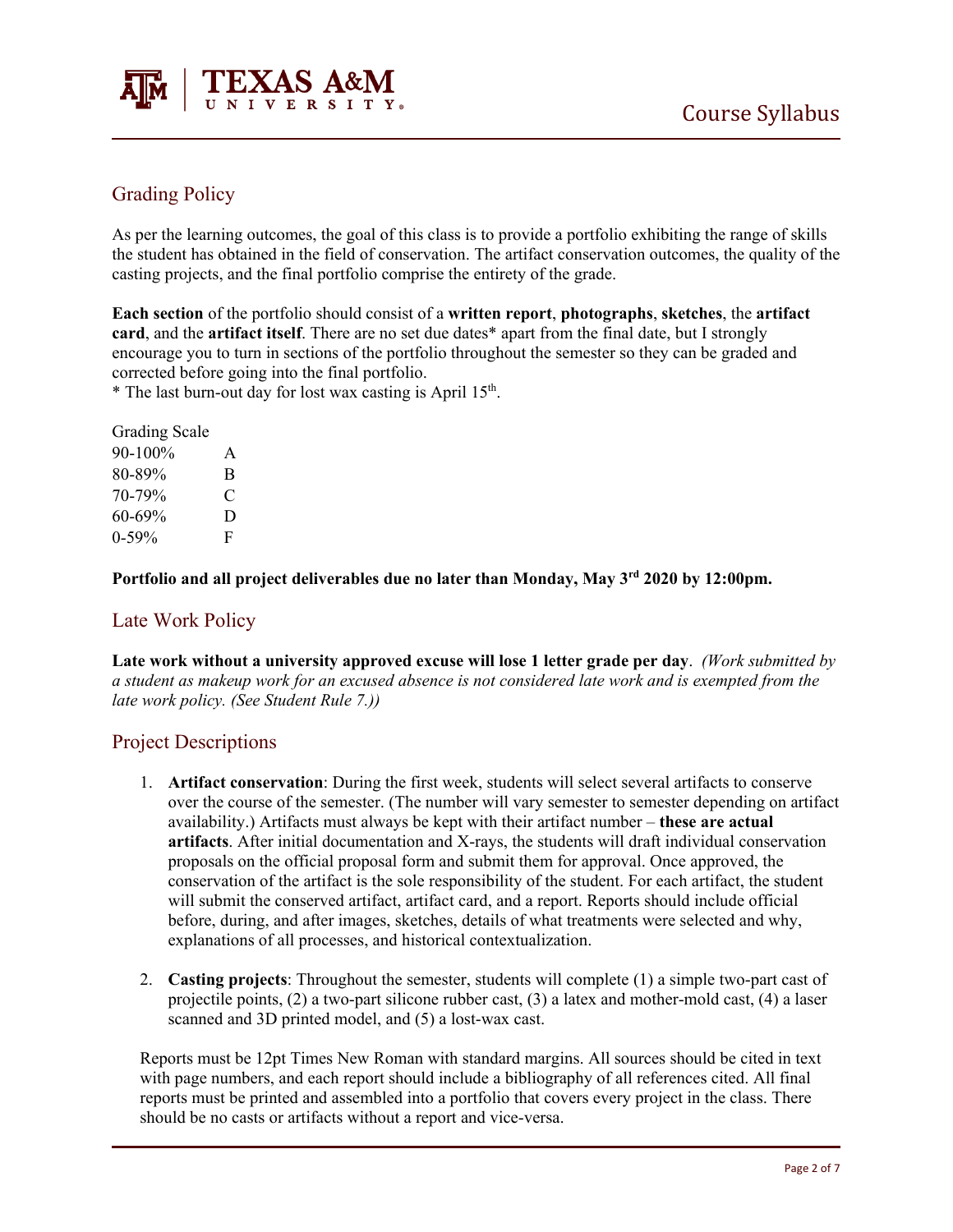

### Course Schedule

Note: This course is designed to be loosely structured. There will be very few formal lectures, but instead there are weekly walkthroughs and demonstrations. Each student is responsible for scheduling their own projects throughout the semester.

| This schedule is tentative and subject to change.                                                                                                                                                                              |
|--------------------------------------------------------------------------------------------------------------------------------------------------------------------------------------------------------------------------------|
| Week 1: (Jan 19 <sup>th</sup> and 21 <sup>st</sup> )<br>Tuesday: Introduction to the course, safety overview, and artifact distribution.<br>Lecture $-$ artifact photography<br>Thursday:<br>Walkthrough $-$ X-ray radiography |
| Week 2: (Jan $26^{th}$ and $28^{th}$ )<br>Tuesday: Demonstration - building a DC power supply<br>Thursday: Lab working day                                                                                                     |
| Week 3: (Feb $2^{nd}$ and $4^{th}$ )<br>Tuesday: Walkthrough – Two-part casting of projectile points pt. 1<br>Thursday: Walkthrough – Two-part casting of projectile points pt. 2                                              |
| Week 4: (Feb $9^{th}$ and $11^{th}$ )<br>Tuesday: Walkthrough - Two-part silicone rubber casting pt. 1<br>Thursday: Walkthrough - Two-part silicone rubber casting pt. 2                                                       |
| Week 5: (Feb $16^{th}$ and $18^{th}$ )<br>Tuesday: Walkthrough - latex and mother mold casting pt. 1<br>Thursday: Walkthrough - latex and mother mold casting pt. 2                                                            |
| Week 6: (Feb 23 <sup>rd</sup> and 25 <sup>th</sup> )<br>Tuesday: Lecture – Introduction to 3D Laser Scanning & 3D Printing<br>Thursday: - Walkthrough $-3D$ printing                                                           |
| Week 7: (March $2^{nd}$ and $4^{th}$ )<br>Tuesday - Texas Independence Day, No Classes<br>Thursday – Walkthrough – Lost wax casting pt. 1                                                                                      |
| Week 8: (March $9^{th}$ and $11^{th}$ )<br>Tuesday: Walkthrough - Lost wax casting pt. 2<br>Thursday: Lab working day                                                                                                          |
| Week 9: (March $16^{th}$ and $18^{th}$ )<br>Tuesday: Lab working day<br>Thursday is a redefined day - students should attend their Friday classes.                                                                             |

*Week 10: (March 23rd and 25th)* Tuesday: Lab working day Thursday: Lab working day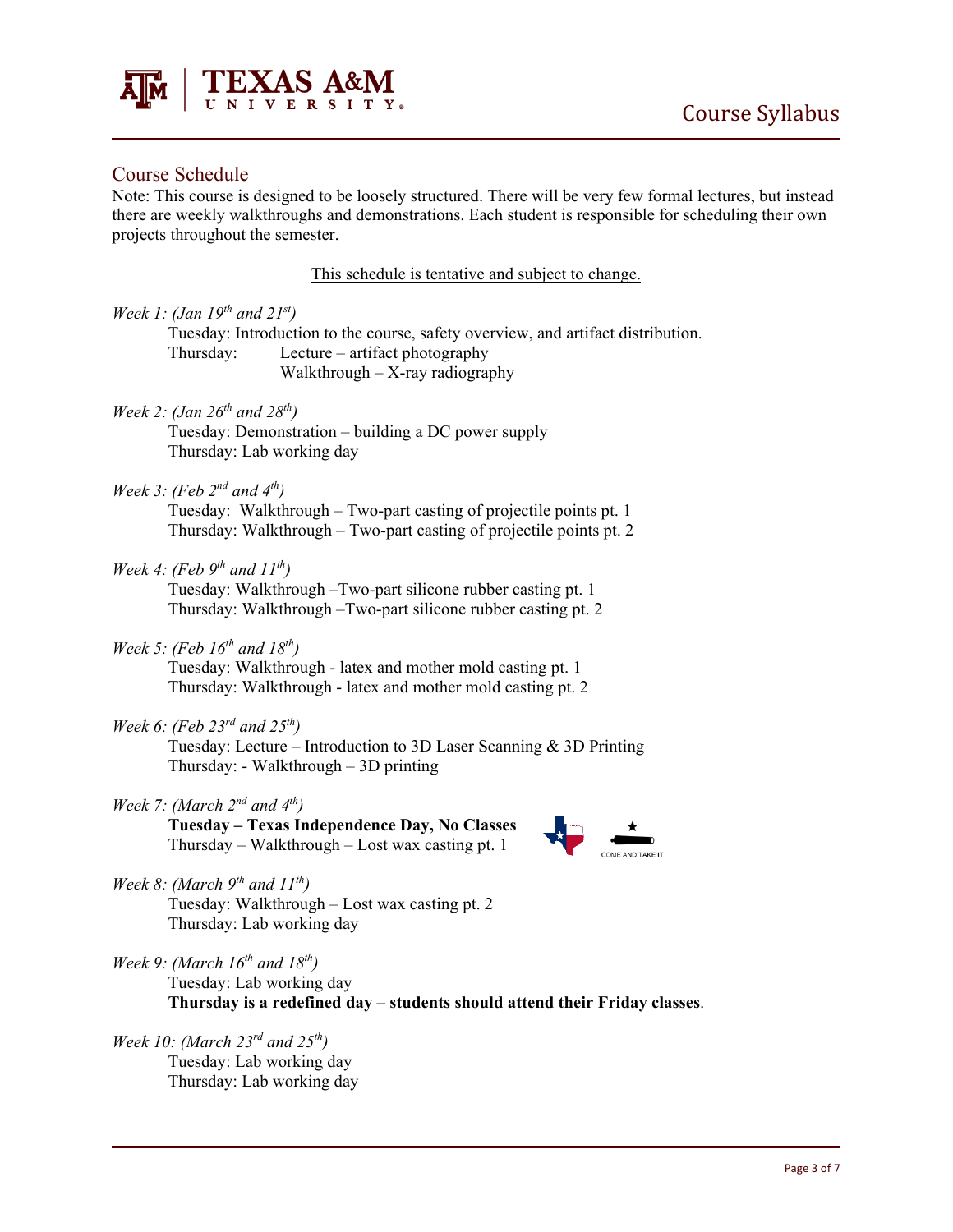



- *Week 11: (March 30th and April 1st)* Tuesday: Lab working day Thursday: Lab working day
- *Week 12: (April*  $6^{th}$  *and*  $8^{th}$ ) Tuesday: Lab working day Thursday: Lab working day
- *Week 13: (April 13th and 15th )* Tuesday: Lab working day Thursday: Lab working day. **Final day for lost wax casting!**
- *Week 14: (April 20th and 22nd )* Tuesday: Lab working day. Thursday: Lab working day
- *Week 15: (April 27th and 29th)* Project wrap-up, lab clean-up, semester review. **April 29th – last day of classes**

**\*\*\***Portfolio and all project deliverables due no later than **Monday, May 3rd 2020 by 12:00pm. \*\*\***

# Attendance Policy

The university views class attendance and participation as an individual student responsibility. Students are expected to attend class and to complete all assignments.

Please refer to [Student Rule 7](https://student-rules.tamu.edu/rule07/) in its entirety for information about excused absences, including definitions, and related documentation and timelines.

### Makeup Work Policy

Students will be excused from attending class on the day of a graded activity or when attendance contributes to a student's grade, for the reasons stated in Student Rule 7, or other reason deemed appropriate by the instructor.

Please refer to [Student Rule 7](https://student-rules.tamu.edu/rule07/) in its entirety for information about makeup work, including definitions, and related documentation and timelines.

Absences related to Title IX of the Education Amendments of 1972 may necessitate a period of more than 30 days for make-up work, and the timeframe for make-up work should be agreed upon by the student and instructor" [\(Student Rule 7, Section 7.4.1\)](https://student-rules.tamu.edu/rule07).

"The instructor is under no obligation to provide an opportunity for the student to make up work missed because of an unexcused absence" [\(Student Rule 7, Section 7.4.2\)](https://student-rules.tamu.edu/rule07).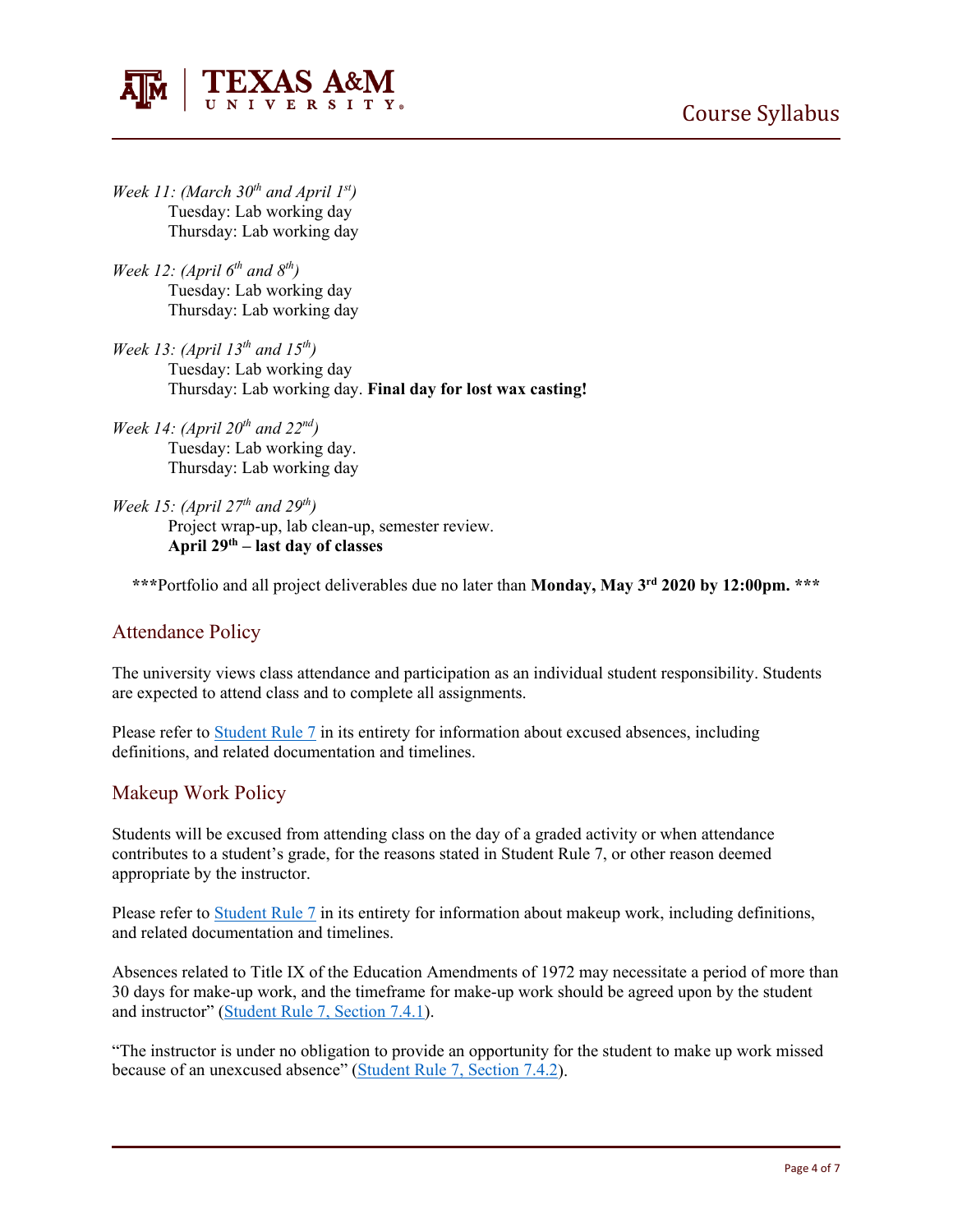

Students who request an excused absence are expected to uphold the Aggie Honor Code and Student Conduct Code. (See [Student Rule 24.](https://student-rules.tamu.edu/rule24/))

# Academic Integrity Statement and Policy

#### "**An Aggie does not lie, cheat or steal, or tolerate those who do**."

"Texas A&M University students are responsible for authenticating all work submitted to an instructor. If asked, students must be able to produce proof that the item submitted is indeed the work of that student. Students must keep appropriate records at all times. The inability to authenticate one's work, should the instructor request it, may be sufficient grounds to initiate an academic misconduct case" [\(Section](https://aggiehonor.tamu.edu/Rules-and-Procedures/Rules/Honor-System-Rules)  [20.1.2.3, Student Rule 20\)](https://aggiehonor.tamu.edu/Rules-and-Procedures/Rules/Honor-System-Rules).

You can learn more about the Aggie Honor System Office Rules and Procedures, academic integrity, and your rights and responsibilities at [aggiehonor.tamu.edu.](https://aggiehonor.tamu.edu/)

### Americans with Disabilities Act (ADA) Policy

Texas A&M University is committed to providing equitable access to learning opportunities for all students. If you experience barriers to your education due to a disability or think you may have a disability, please contact Disability Resources in the Student Services Building or at (979) 845-1637 or visit [disability.tamu.edu.](https://disability.tamu.edu/) Disabilities may include, but are not limited to attentional, learning, mental health, sensory, physical, or chronic health conditions. All students are encouraged to discuss their disability related needs with Disability Resources and their instructors as soon as possible.

### Title IX and Statement on Limits to Confidentiality

Texas A&M University is committed to fostering a learning environment that is safe and productive for all. University policies and federal and state laws prohibit gender-based discrimination and sexual harassment, including sexual assault, sexual exploitation, domestic violence, dating violence, and stalking.

With the exception of some medical and mental health providers, all university employees (including full and part-time faculty, staff, paid graduate assistants, student workers, etc.) are Mandatory Reporters and must report to the Title IX Office if the employee experiences, observes, or becomes aware of an incident that meets the following conditions (see [University Rule 08.01.01.M1\)](https://rules-saps.tamu.edu/PDFs/08.01.01.M1.pdf):

- The incident is reasonably believed to be discrimination or harassment.
- The incident is alleged to have been committed by or against a person who, at the time of the incident, was (1) a student enrolled at the University or (2) an employee of the University.

Mandatory Reporters must file a report regardless of how the information comes to their attention – including but not limited to face-to-face conversations, a written class assignment or paper, class discussion, email, text, or social media post. Although Mandatory Reporters must file a report, in most instances, a person who is subjected to the alleged conduct will be able to control how the report is handled, including whether or not to pursue a formal investigation. The University's goal is to make sure you are aware of the range of options available to you and to ensure access to the resources you need.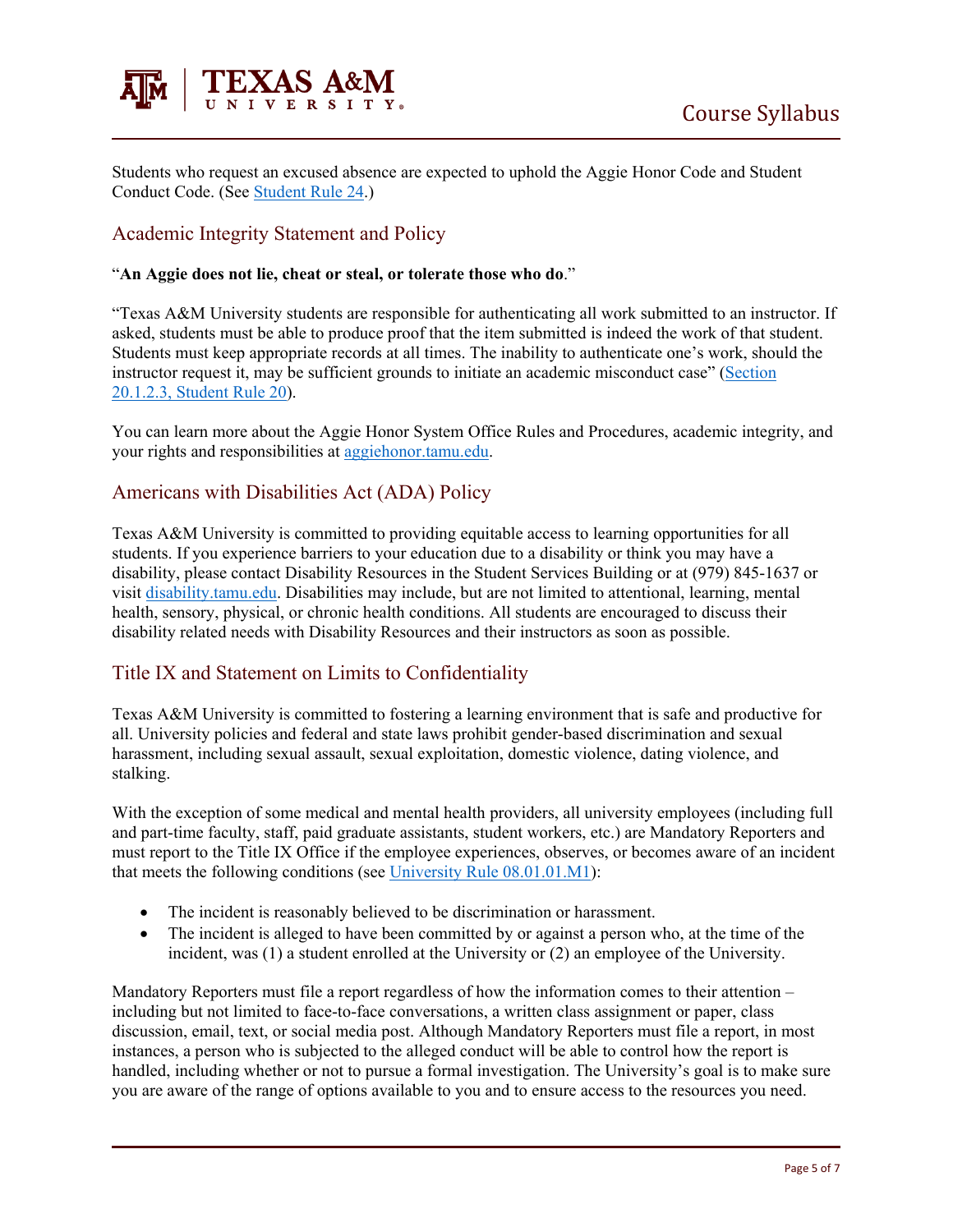

Students wishing to discuss concerns in a confidential setting are encouraged to make an appointment with [Counseling and Psychological Services](https://caps.tamu.edu/) (CAPS).

Students can learn more about filing a report, accessing supportive resources, and navigating the Title IX investigation and resolution process on the University's [Title IX webpage.](https://titleix.tamu.edu/)

### Statement on Mental Health and Wellness

Texas A&M University recognizes that mental health and wellness are critical factors that influence a student's academic success and overall wellbeing. Students are encouraged to engage in healthy self-care by utilizing the resources and services available from Counseling & Psychological Services (CAPS). Students who need someone to talk to can call the TAMU Helpline (979-845-2700) from 4:00 p.m. to 8:00 a.m. weekdays and 24 hours on weekends. 24-hour emergency help is also available through the National Suicide Prevention Hotline (800-273-8255) or at [suicidepreventionlifeline.org.](https://suicidepreventionlifeline.org/)

# COVID-19 Policies

#### *Campus Safety Measures*

To promote public safety and protect students, faculty, and staff during the coronavirus pandemic, Texas A&M University has adopted policies and practices for the Spring 2021 academic term to limit virus transmission. Students must observe the following practices while participating in face-to-face courses and course-related activities (office hours, help sessions, transitioning to and between classes, study spaces, academic services, etc.):

- Self-monitoring—Students should follow CDC recommendations for self-monitoring. **Students who have a fever or exhibit symptoms of COVID-19 should participate in class remotely if that option is available, and should not participate in face-to-face instruction.**
- Face Coverings[—Face coverings](https://rules-saps.tamu.edu/PDFs/34.99.99.M0.03.pdf) (cloth face covering, surgical mask, etc.) must be properly worn in all non-private spaces including classrooms, teaching laboratories, common spaces such as lobbies and hallways, public study spaces, libraries, academic resource and support offices, and outdoor spaces where 6 feet of physical distancing is difficult to reliably maintain. Description of face coverings and additional guidance are provided in the [Face Covering policy](https://rules-saps.tamu.edu/PDFs/34.99.99.M0.03.pdf) and Frequently [Asked Questions \(FAQ\)](https://provost.tamu.edu/Menu/News/TAMU-Face-Covering-FAQs) available on the [Provost website.](https://provost.tamu.edu/Menu/News/TAMU-Face-Covering-FAQs)
- Physical Distancing—Physical distancing must be maintained between students, instructors, and others in course and course-related activities.
- Classroom Ingress/Egress—Students must follow marked pathways for entering and exiting classrooms and other teaching spaces. Leave classrooms promptly after course activities have concluded. Do not congregate in hallways and maintain 6-foot physical distancing when waiting to enter classrooms and other instructional spaces.
- To attend a face-to-face class, students must properly wear an approved face covering If a student refuses to wear a face covering, the instructor should ask the student to leave and join the class remotely. If the student does not leave the class, the faculty member should report that student to the [Student Conduct office](https://studentlife.tamu.edu/sco/face-covering-violations/) for sanctions. Additionally, the faculty member may choose to teach that day's class remotely for all students, or dismiss the class in the case of a traditional face to face lecture.